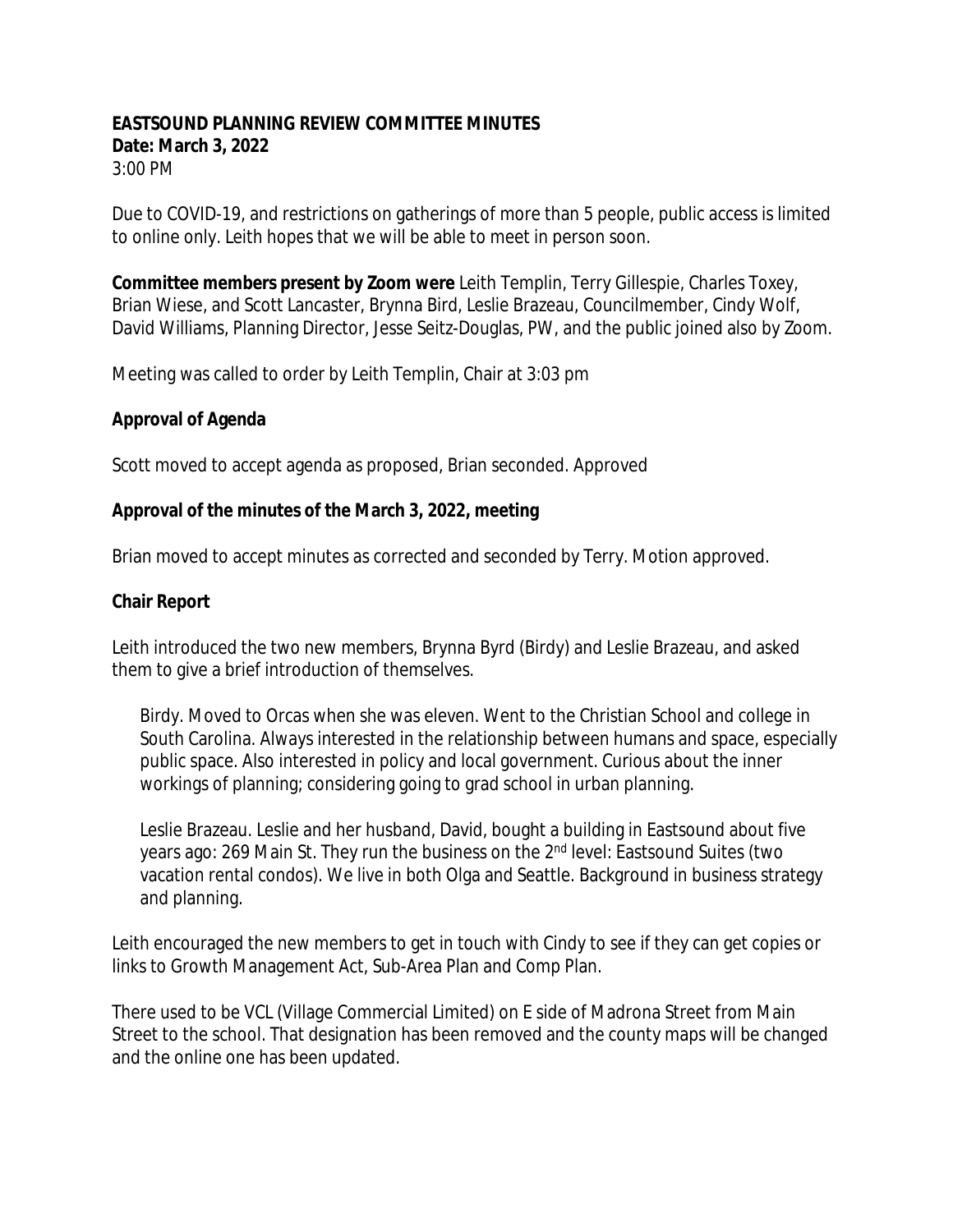Leith. Question for David. EPRC had discussions last month about the plan for new hotel (Dunning building) re: building height. David clarified that height of the building needs to be 35 feet above grade. Because they dug down to put a basement in, they must bring the grade back up to the original level.

Terry. Question to David. Re: requirements for distance from neighboring building regarding grade (hotel will fill back in around 4 foot retaining wall). Per David, requirements around grade are missing from code. Five-foot distance per fire code. Terry would like to have a conversation around setbacks. David remarked that there needs to be a discussion regarding view easements.

Charles. Question to David. Re: replacement of un-permitted building next to Hogstone Pizza. The permit under consideration has roof lines that overlap each other. Per David, overlapping eaves are possible; it depends on the plan. Leith asked to postpone this discussion until permit discussion.

Lot coverage allowed is 65% in Village Commercial. Hogstone permit is in compliance.

### **Public Comment**

#### No public comments

The Planning Commission is voting this month at their March 18th meeting about the parking credit program. Leith asked EPRC if the committee would like her to make a comment to provide background for EPRC's recommendation. Committee would like Leith to present at the Planning Commission meeting our position that we do not want to just get rid of the existing parking in lieu program without a commitment from the county to resolve the parking issues in Eastsound.

### **Prune Alley -Jessie Douglas-Seitz**

Prune Alley construction is scheduled to start next week. Working with EPRC, Cindy and business owners, signs have been developed and will be put up mid-March. Mobile message boards will be used as well. By this time next year, the project will be complete.

• Trails have been moved into "Complete Streets" program, so trails not individually managed. With regard to project, there are trail challenges (environmental; right-ofway). Need update from Colin.

### **Council Update – Cindy Wolf**

 Next Council meeting has a packed full agenda: vacation rental permit ordinance recommendations, possibility of moving Public Works offices to new Beaverton Valley facility, road move on Lopez Island, Covid mask ordinance discussion.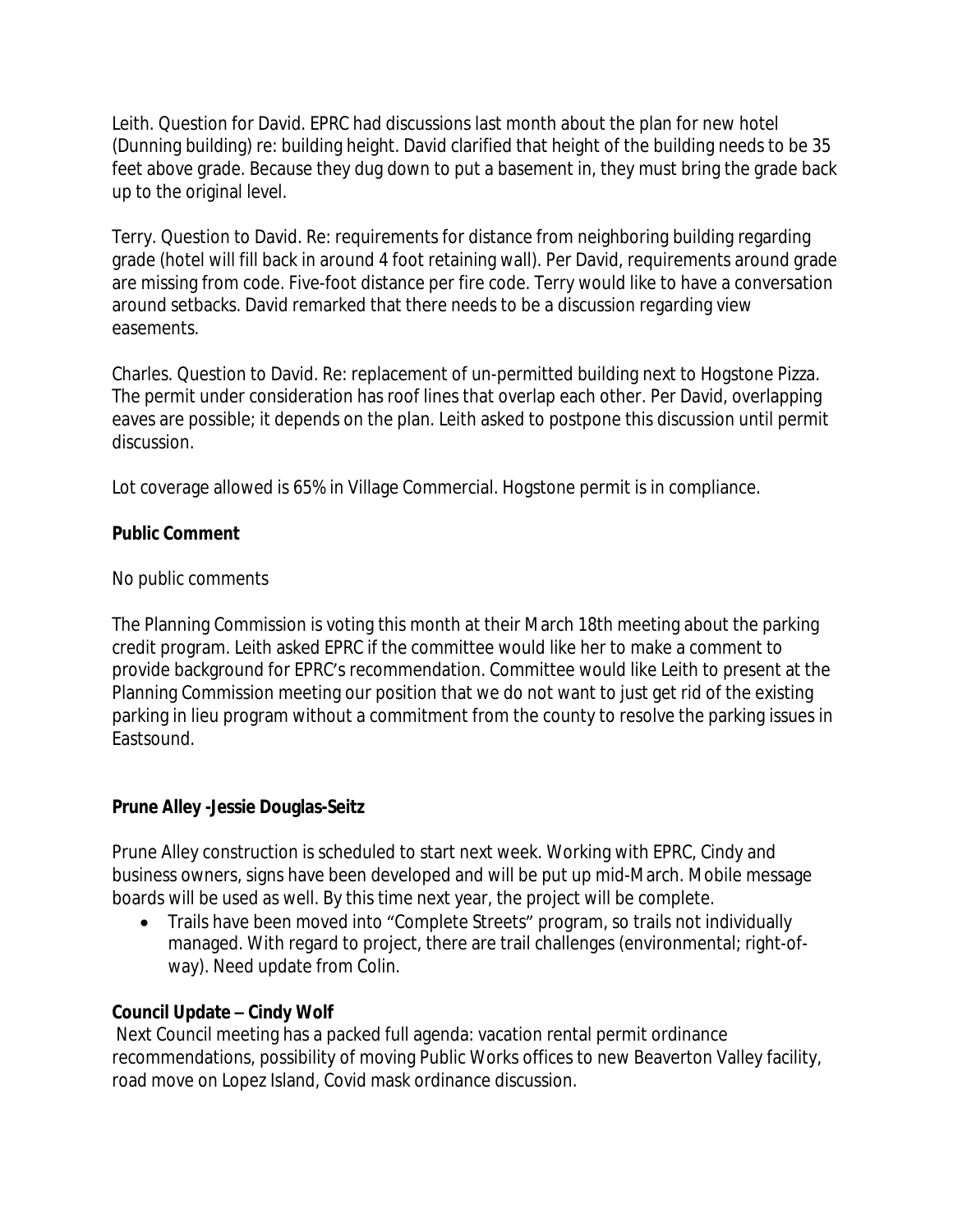Cindy has been training with sheriffs. Charles was interested in learning about new deescalation techniques. Per Cindy, the state website: leg.wa.gov and look up house bills 1310 (2021) and 1735 (2022).

Charles also asked about enforcing dawn to dusk laws in parks for people camping. Per Cindy: three important considerations:

- · We do need to have a place to house people to be in compliance with Boise court decision.
- Safety. Sheriff said his team would oversee to make sure it's a safe place
- · Location. Per Prosecuting Attorney, location needs to be walkable to services. Cindy to loop in David on legalities and what camping looks like in these places. Cindy to speak with John Cain to identify potential accommodations on each of the islands. Per Birdie, a few homeless people live in their vehicles. Cindy will discuss with John and see where vehicle campers fit into the Boise rule.
- Cindy. Point of Boise is you can't make camping illegal if people have no other home. Per Ryan, he has spent time researching the Boise decision. You cannot fine people or put them in jail. It doesn't mean you can't enforce park hours.

## **Permit Review**

- 1. BUILD-22-0076
- Application:<https://www.sanjuanco.com/DocumentCenter/View/25238/>
- Site Plan and Profile: <https://www.sanjuanco.com/DocumentCenter/View/25237/>
- 2. BUILD-22-0079 REVISION of BUILD-20-0288
- · Application:<https://www.sanjuanco.com/DocumentCenter/View/25231/>
- Site Plan and Profile: <https://www.sanjuanco>
- 3. BUILD-22-0094
- Application:<https://www.sanjuanco.com/DocumentCenter/View/25233/>
- · Site Plan and Profile: https://www.sanjuanco.com/DocumentCenter/View/25234/
- 4. BUILD-22-0120
- Application:<https://www.sanjuanco.com/DocumentCenter/View/25235/>
- · Site Plan and Profile: https://www.sanjuanco.com/DocumentCenter/View/25236/

# **NEXT REGULAR MEETING May 5, 2022**

## **Meeting adjourned at 4:20 PM**

### **Respectfully submitted Leith Templin/Leslie Brazeau**

# **Permit Review comments sent to planners**

**BUILD-22-0076** No concerns with Lot 4. The applicant also owns the adjacent lots 2 and 3 on Lorelei Lane. Lot 2 has two RVs with year round residents. The County should take this opportunity to enforce regulations allowing only one RV per parcel, allowing occupancy of the